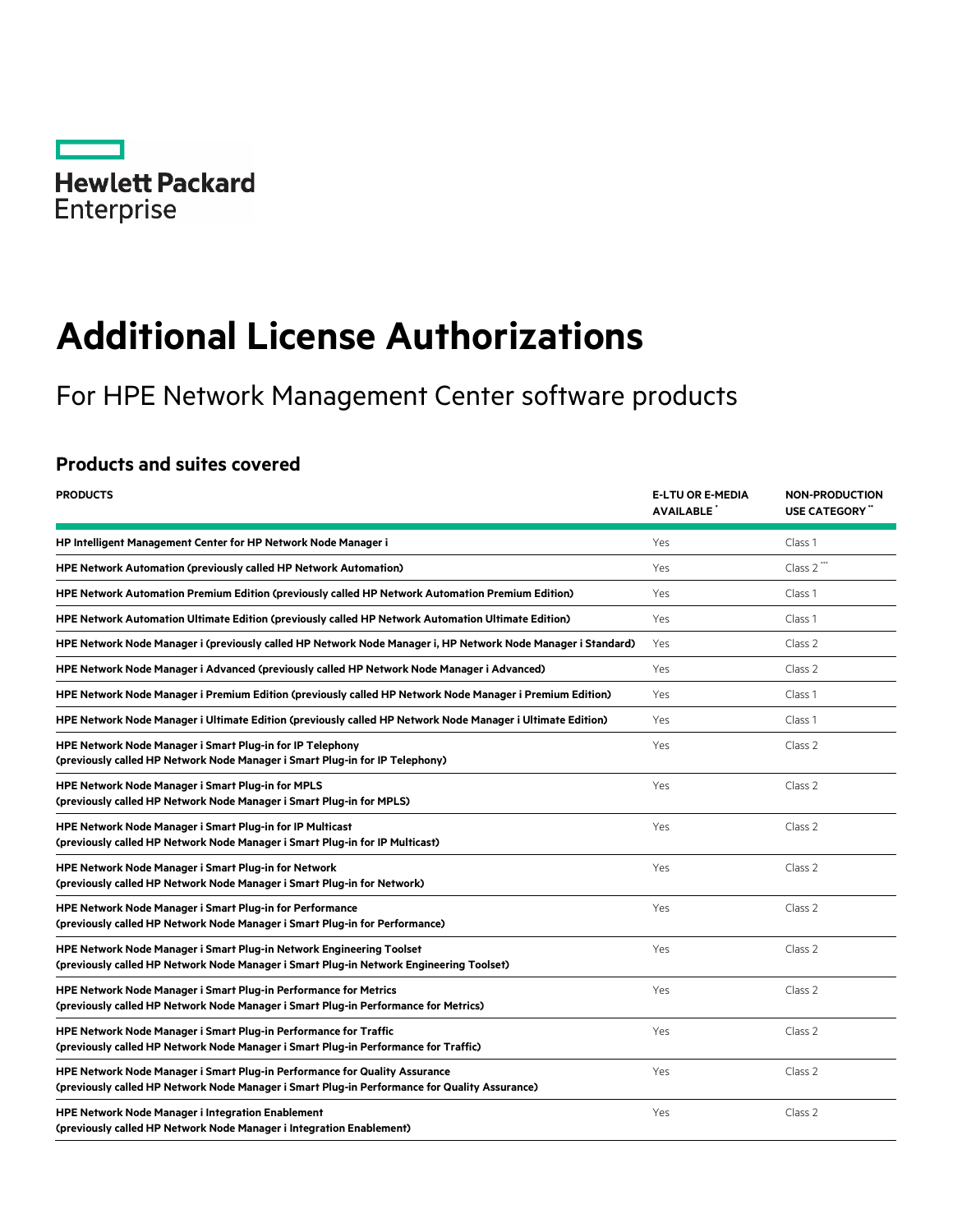| <b>PRODUCTS</b>                                                                                                                                  | <b>E-LTU OR E-MEDIA</b><br><b>AVAILABLE</b> | <b>NON-PRODUCTION</b><br>USE CATEGORY" |
|--------------------------------------------------------------------------------------------------------------------------------------------------|---------------------------------------------|----------------------------------------|
| <b>HPE Network Node Manager i Integration Module for NetCool</b><br>(previously called HP Network Node Manager i Integration Module for NetCool) | Yes                                         | Class 2                                |
| <b>HPE Network Node Manager i Software Developer Toolkit</b><br>(previously called HP Network Node Manager i Software Developer Toolkit)         | Yes                                         | Class 2                                |

| <b>SUITES</b>                                                   | <b>E-LTU OR E-MEDIA</b><br><b>AVAILABLE</b> | <b>NON-PRODUCTION</b><br>USE CATEGORY " |
|-----------------------------------------------------------------|---------------------------------------------|-----------------------------------------|
| <b>HPE Network Operations Management Suite Express Edition</b>  | Yes                                         | Class 1                                 |
| <b>HPE Network Operations Management Suite Premium Edition</b>  | Yes                                         | Class 1                                 |
| <b>HPE Network Operations Management Suite Ultimate Edition</b> | Yes                                         | Class 1                                 |

\* Any product sold as E-LTU or E-Media shall be delivered electronically regardless of any contrary designation in a purchase order.

\*\* Non-production use rights, if any, can be found at **[hpe.com/software/SWlicensing](http://www.hpe.com/software/SWlicensing)**.

\*\*\* The Network Automation family of products which were Generally Available on HPE's price list up until December 2009 are deemed Class 1 products.

# **Definitions**

Capitalized terms not otherwise defined in this ALA document are defined in the governing agreement.

| <b>TERM</b>                                      | <b>DEFINITION</b>                                                                                                                                                                                                                                                                                                        |
|--------------------------------------------------|--------------------------------------------------------------------------------------------------------------------------------------------------------------------------------------------------------------------------------------------------------------------------------------------------------------------------|
| <b>Base Template</b>                             | means an amount of NNM iSPI Points required for specific NNM iSPIs to be operational at a basic level. The specific amount varies depending on<br>the specific NNM iSPI. More NNM iSPI Points are required for these NNM iSPIs to be fully functional to provide services such as data collection<br>and analysis.       |
| <b>Clustered Computer</b>                        | means a group of servers or other resources that act like a single system and enable high availability and in some cases, load balancing and<br>parallel processing.                                                                                                                                                     |
| <b>Cold Standby System</b>                       | means a standby non-production system which is NOT up and running. If the production system breaks down, or needs to be taken out of service,<br>you are required to switch on and start the Cold Standby System in order to take over for the production system.                                                        |
| Core                                             | means the Server side component of software. Is typically complemented by an Agent component.                                                                                                                                                                                                                            |
| Device or Dev                                    | means an addressable entity, physical or virtual, including but not limited to router, switch, bridge, hub, server, PC, laptops, handheld device or<br>printer that resides within the range defined for interrogation and asset tracking.                                                                               |
| E-LTU and E-Media                                | means products which are electronically delivered only, and as such any reference to FOB Destination or delivery methods that are stated on your<br>purchase order other than electronic shall be null and void with respect to these E-LTU or E-Media products.                                                         |
| <b>Global Network</b><br><b>Management (GNM)</b> | means an NNMi environment of multiple NNMi Management Stations, where at least one NNMi Global Manager is receiving information from one<br>or more NNMi Regional Managers.                                                                                                                                              |
| <b>Hot Standby System</b>                        | means a non-production system which is up and running, ready to take over from the production system if the production system breaks down or<br>needs to be taken out of service.                                                                                                                                        |
| <b>Instance</b>                                  | means each implementation of the application installed on a Server.                                                                                                                                                                                                                                                      |
| <b>Internal Use</b>                              | means access and Use of the software for purposes of supporting your internal operations or functions.                                                                                                                                                                                                                   |
| <b>IP Phone</b>                                  | means a dedicated network Device that converts voice into Internet Protocol ("IP") packets for telephone service, and are discovered through a<br>Voice over Internet Protocol ("VoIP") call controller.                                                                                                                 |
| LTU                                              | means License To Use.                                                                                                                                                                                                                                                                                                    |
| Mesh                                             | means a collection of two or more NA Cores that are replicating data with each other.                                                                                                                                                                                                                                    |
| <b>NA Node</b>                                   | means a managed Device (module) that has its own configuration for the purpose of being managed by HPE Network Automation. Note: Network<br>Devices and Nodes are not always the same thing e.g a switch (one Network Device) may have three nodes: one switching card, one routing card<br>and one backup routing card. |
| <b>NA Node Pack</b>                              | means a predetermined number of NA Nodes.                                                                                                                                                                                                                                                                                |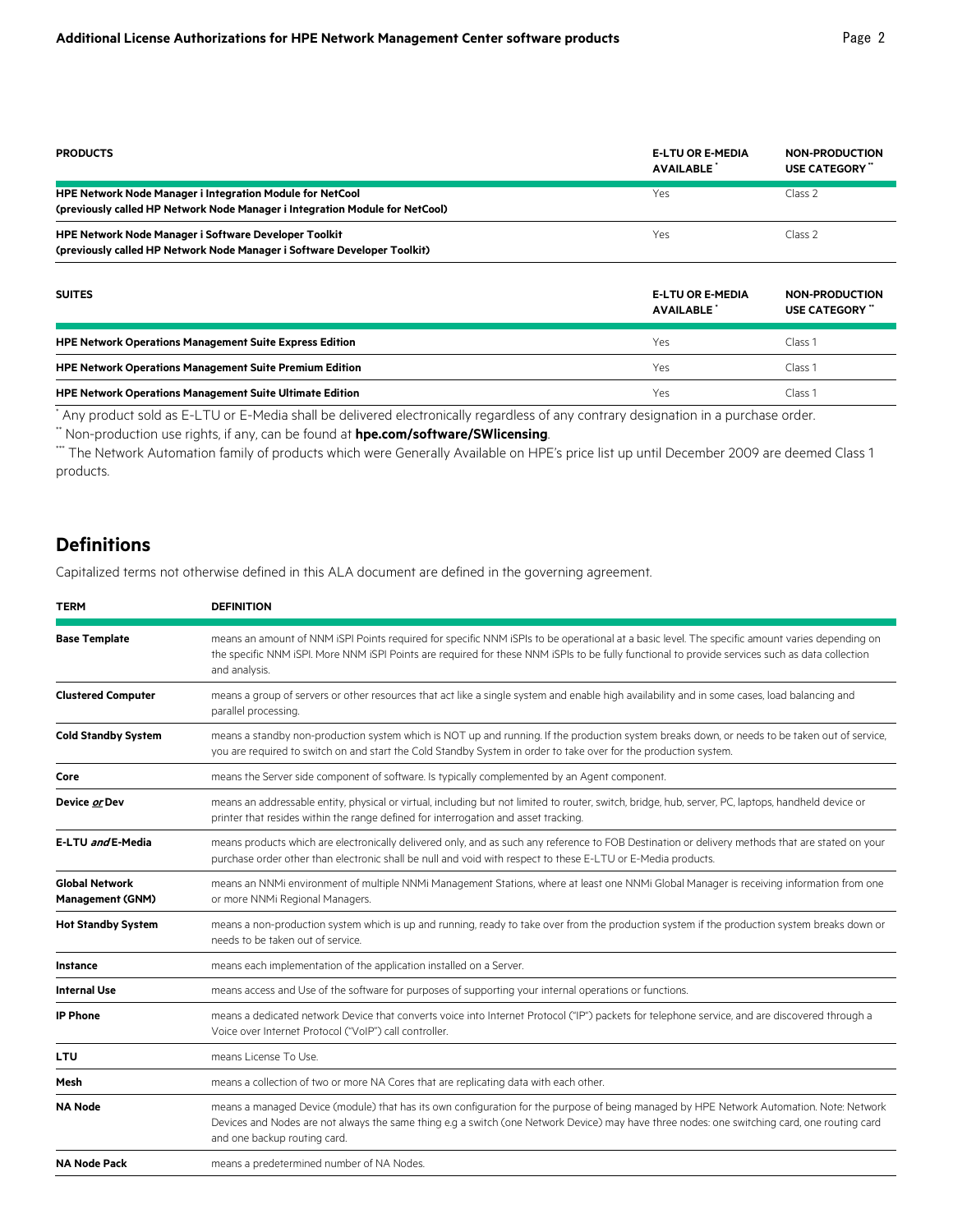| <b>TERM</b>                                                     | <b>DEFINITION</b>                                                                                                                                                                                                                                                                                                                                 |
|-----------------------------------------------------------------|---------------------------------------------------------------------------------------------------------------------------------------------------------------------------------------------------------------------------------------------------------------------------------------------------------------------------------------------------|
| <b>Network Automation (NA)</b><br><b>Horizontal Scalability</b> | means two or more NA Cores connected as a Mesh to a common database.                                                                                                                                                                                                                                                                              |
| <b>Network Automation (NA)</b><br><b>MultiMaster</b>            | means two or more NA Cores connected as a Mesh each with their own dedicated database.                                                                                                                                                                                                                                                            |
| Network Distributed<br>System                                   | means an HPE Network Automation installation with multiple Cores that work together in a Mesh.                                                                                                                                                                                                                                                    |
| NNM Cold Standby System                                         | means a Non-Production standby system which has the HPE Network Node Manager i software product installed, but is either shutdown or is not<br>concurrently running any of the product's processes.                                                                                                                                               |
| <b>NNM Development and</b><br><b>Test System</b>                | means a Non-Production system which has the HPE Network Node Manager i software product installed, and is concurrently running some or all<br>of the product's processes for the purpose of a) developing your add-on applications; b) migration testing; or c) pre-production staging.                                                           |
| NNMi Global Manager                                             | means a NNMi Management Station which functions in the role or receiving and consolidating information from one or more NNMi Regional<br>Manager(s).                                                                                                                                                                                              |
| <b>NNMi Hot Standby System</b>                                  | means a Non-Production standby system which has the HPE Network Node i Manager software product installed, and is concurrently running<br>some or all of the product's processes.                                                                                                                                                                 |
| <b>NNM ISPI Points</b>                                          | means the Base Templates and metrics you are is authorized to use or monitor.                                                                                                                                                                                                                                                                     |
| NNMi Management Station                                         | means the software component of the HPE Network Node Manager i software product that constitutes the central entity, where all messages are<br>received, processed, stored and forwarded to the operator GUI.                                                                                                                                     |
| NNMi Node                                                       | means a collection of network interfaces that the NNMi Management Station software can pragmatically associate together.                                                                                                                                                                                                                          |
| <b>NNMi Node Pack</b>                                           | means a predetermined number of manageable Nodes.                                                                                                                                                                                                                                                                                                 |
| <b>NNMi Production System</b>                                   | means a system which has a HPE Network Node Manager i software product installed and is running some or all of the product's processes to be<br>used for collecting data, executing product logic, or sending/receiving messages.                                                                                                                 |
| NNMi Regional Manager                                           | means a NNMi Management Station which supplies information to one or more NNMi Global Managers.                                                                                                                                                                                                                                                   |
| <b>Nodes</b>                                                    | means a type of Node as further defined in the Software specific terms below.                                                                                                                                                                                                                                                                     |
| <b>NOM Node</b>                                                 | means a discovered network element which can be discretely configured or monitored for the purpose of being managed by HPE Network<br>Operations Management Suite.                                                                                                                                                                                |
| Non-Production or<br>ΝP                                         | means internal use which is limited to Use on Development and Test Systems and Hot and/or Cold Standby Systems. This NP license requires the<br>previous purchase of the equivalent or greater production licenses. Support for NP licenses is restricted to the period of and current status of the<br>equivalent production license.            |
| <b>Non-Production Dev Test</b><br>or NP DV                      | means internal use which is limited to Development and Test Systems.                                                                                                                                                                                                                                                                              |
| <b>Non-SNMP enabled Virtual</b><br><b>Machines</b>              | means OS images hosted on a hypervisor that do not implement a Simple Network Management Protocol ("SNMP") management agent, and are<br>discovered through an exposed API on the hypervisor.                                                                                                                                                      |
| <b>Operations Bridge Reporter</b><br>Node or OBR Node           | means a real or virtual computer system, or a Device (for example printer, router or bridge) in a network.                                                                                                                                                                                                                                        |
| Points                                                          | means the numerical tracking system representing the total number of metrics you are authorized to execute.                                                                                                                                                                                                                                       |
| QA Probe                                                        | means an agent based probe which generates specific type of network traffic in a continuous, reliable, and predictable manner for measuring end<br>to end network performance like jitter, latency and, packet loss.                                                                                                                              |
| <b>Satellite</b>                                                | means gateway software that interoperates with a standard Core or a Non-Production Core.                                                                                                                                                                                                                                                          |
| Server                                                          | means any designated computer system in which an Instance or Instances of the software is installed.                                                                                                                                                                                                                                              |
| <b>Solution Template</b>                                        | means a set of HP SiteScope monitor configurations with predefined thresholds for a given technology. Solution Templates may include a<br>password-protected best practices document.                                                                                                                                                             |
| Suite                                                           | means two or more software products combined into a single license offering. The specific software products included in a Suite are specified in<br>the Software Specific License Terms below. Software products included in a Suite are governed by the individual authorizations and use<br>restrictions associated with each software product. |
| <b>Traffic Collector</b><br><b>Connection</b>                   | means the association of an Instance of HPE Network Node Manager i Smart Plug-in Performance for Traffic with a remote Instance of a flow<br>collector for the purpose of receiving flow data from the flow collector.                                                                                                                            |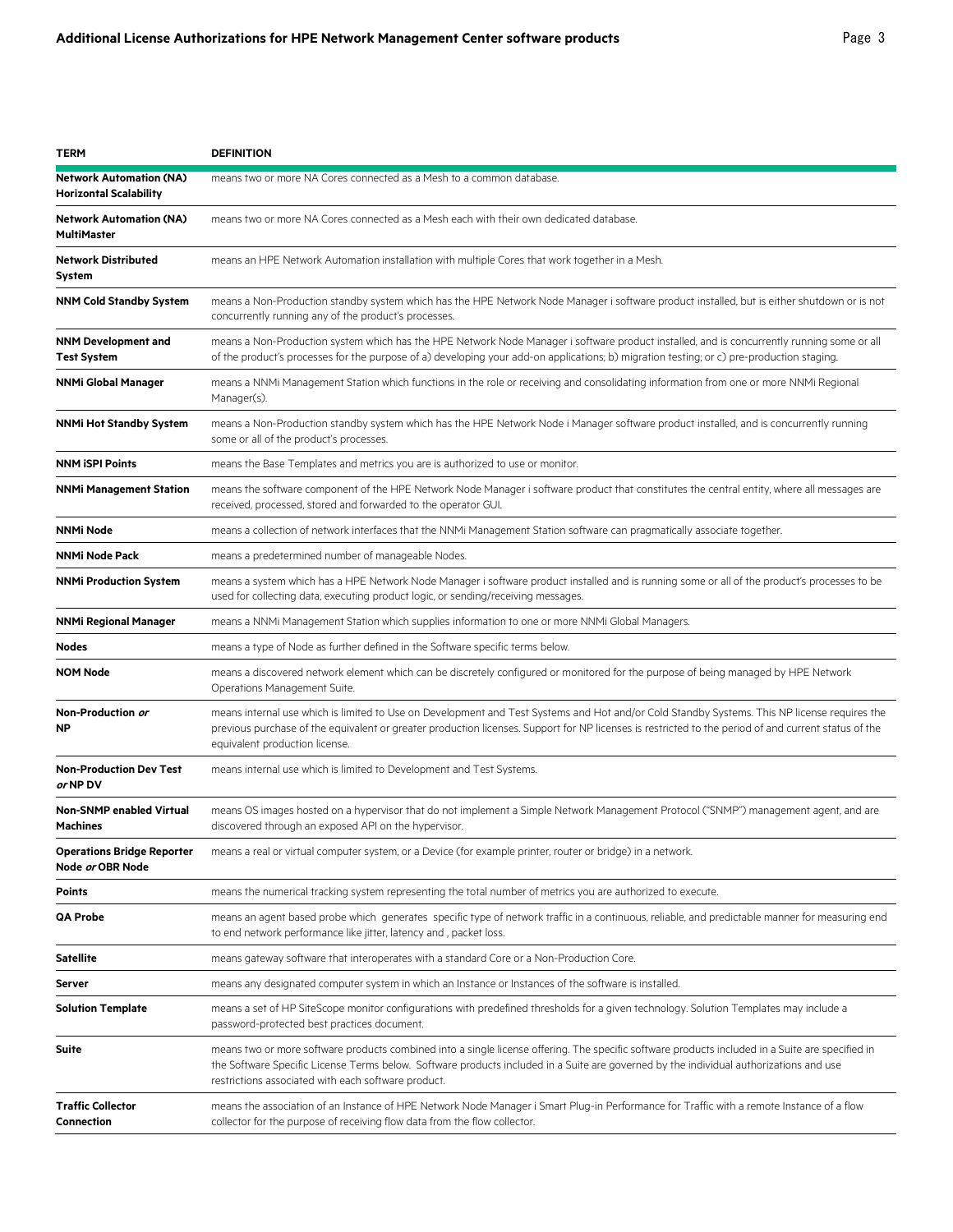| <b>TERM</b>                      | <b>DEFINITION</b>                                                                                                                                                                                                                                                                                                                                                               |
|----------------------------------|---------------------------------------------------------------------------------------------------------------------------------------------------------------------------------------------------------------------------------------------------------------------------------------------------------------------------------------------------------------------------------|
| <b>Unit</b>                      | means a rationalized unit of licensing that provides entitlement to multiple metrics in a pre-defined ratio. This licensing Unit enables a customer to<br>purchase entitlement as Units and apply it to any of the underlying metrics defined by the Unit. See software specific license terms for the<br>definition of Unit for products and suites that are licensed by Unit. |
| <b>Unlimited NNMi Nodes</b>      | means that the NNMi Management System software does not programmatically limit to the number of Nodes that can be managed from that<br>Instance of the NNMi Management Station software; however, there are practical limits based on overall system resources, system performance,<br>and constraints of the operating system.                                                 |
| <b>Unlimited NNM ISPI Points</b> | means that the NNMi Management System software does not programmatically limit to the number of NNM ISPI Points that can be managed<br>from that Instance of the Management Station software; however, there are practical limits based on overall system resources, system<br>performance, and constraints of the operating system.                                            |
| <b>Use</b>                       | means to install, store, load, execute and display once copy of the software.                                                                                                                                                                                                                                                                                                   |

# **Software specific license terms**

Software products with software specific license terms are described below. Software products covered by this ALA document (as listed above) and not covered in this section do not have software specific license terms.

# **HP Intelligent Management Center for HP Network Node Manager i (previously called HP Intelligent Management Center for HP Automated Network Management)**

HP Intelligent Management Center for HP Network Node Manager i is licensed by Node Pack. For the purposes of HP Intelligent Management Center for HP Network Node Manager i, a Node Pack is an NNMi Node Pack. An HP Intelligent Management Center for HP Network Node Manager i software product is licensed for use on a single computer or Clustered Computer. The reference to NNMi Node Packs reflects the number of NNMi Nodes that the Licensee may concurrently monitor.

# **HPE Network Automation, HPE Network Automation Premium Edition, HPE Network Automation Ultimate Edition**

HPE Network Automation is licensed per Node per Core. HPE Network Automation Premium Edition and HPE Network Automation Ultimate Edition are licensed per Node. For the purposes of the HPE Network Automation software products, a Node means an NA Node. HPE Network Automation Premium Edition licenses do not include policy compliance related features. All customers of HPE Network Automation, HPE Network Automation Premium Edition, and HPE Network Automation Ultimate Edition are entitled to the use of HPE Operations Bridge Reporter Standard Edition (OBR). HPE Operations Bridge Reporter is licensed by OBR Node. Each OBR Node represents 10 NA Nodes and includes reporting, collection and customization for Network Automation reports only. This HPE Operations Bridge Reporter Standard Edition license can only be used in conjunction with these HPE Network Automation software products. Customers with active support contracts for HPE Network Automation, HPE Network Automation Premium Edition and HPE Network Automation Ultimate Edition and who have already installed HP BSA Essentials reporting software prior to December 20, 2015, will continue to be entitled to the use of HP BSA Essentials to the obsolescence dates posted on Software Support Online at **[hpe.com/software/support-lifecycle](http://www.hpe.com/software/support-lifecycle)**. The HP BSA Essentials license can only be used in conjunction with these HPE Network Automation software products. No other customers of these HPE Network Automation software products are entitled to the use of HP BSA Essentials.

HPE Network Automation Node Packs are only licensed to customers who purchased such licenses prior to December 1, 2013; the software specific license terms below only apply to HPE Network Automation and not to HPE Network Automation Premium Edition and HPE Network Automation Ultimate Edition. Node Licenses are licensed in 50 Node Pack bundles. The quantity of HPE Network Automation Node licenses purchased must be greater than or equal to the number of Nodes being managed. Each HPE Network Automation Standard Core managing Nodes in a production environment must have separate Node licenses. There is no license quantity restriction on the number of Nodes configurable on a HPE Network Automation Standard Core. Consult the HPE Network Automation product guide for specific Node limits on the product due to hardware capacity constraints.

HPE Network Automation Node licenses are also licensed in 50 Non-Production Node Pack bundles and enable use of both the HPE Network Automation MultiMaster and HPE Network Automation Horizontal Scalability features. Non-Production Node licenses are licensed for a single separate server that is separate from the production version. Non-Production server must have an equal number of non-production Network Node licenses as the number of production Node licenses on a standard Core in order to function. If Non-Production installs of the software are used in a Network Distributed System, each Server install of the software must have its own Non-Production or production licenses and all Servers in the Network Distributed System must have an equal number of licenses. Within any Network Distributed System, one Server must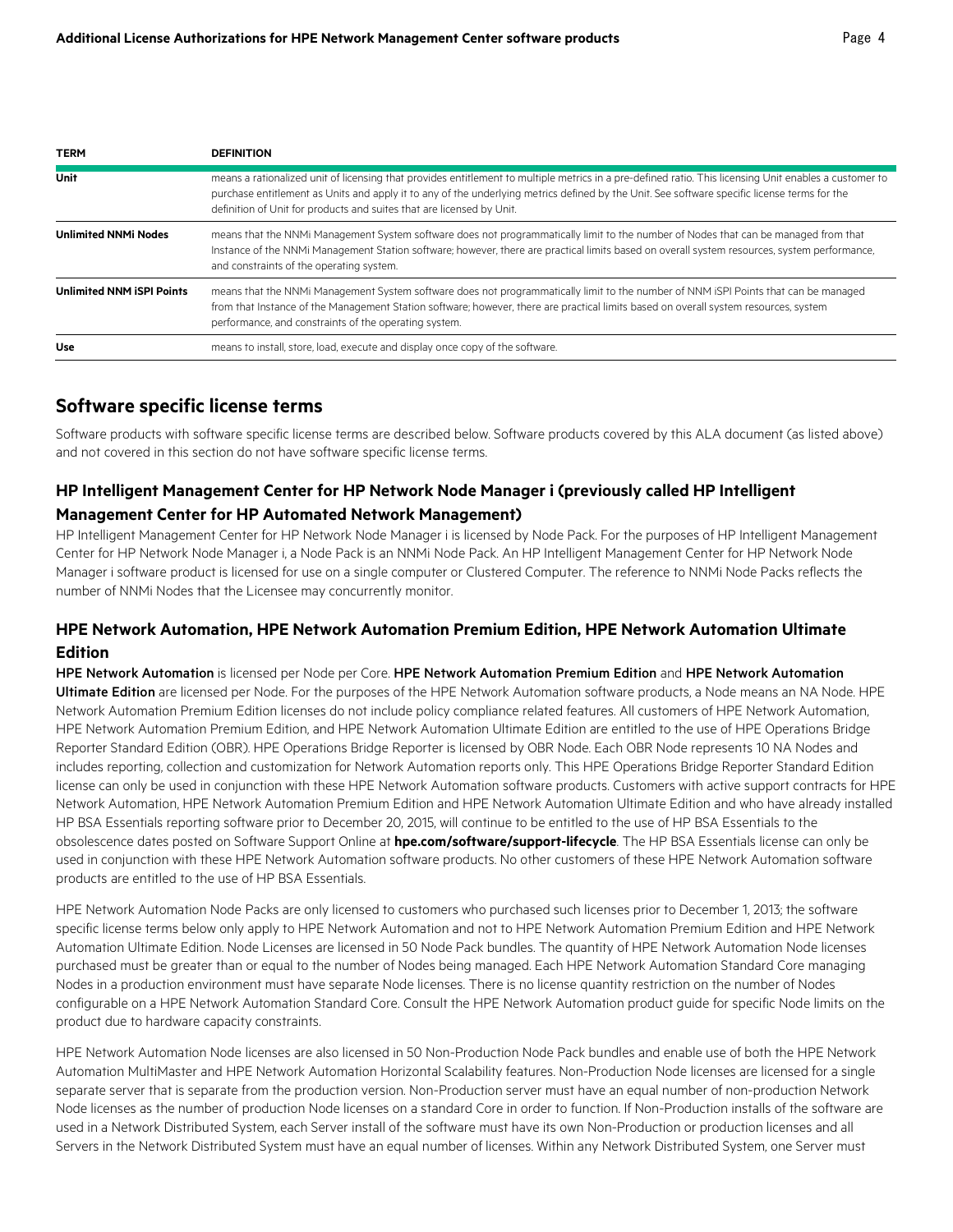have standard Node licenses and the other servers in the Network Distributed System must have an equal number of Non-Production licenses for the Network Distributed System to function properly.

Non-Production Dev Test licenses require the previous purchase of the equivalent or greater production licenses. Support for Non-Production Dev Test licenses is restricted to the period of and current status of the equivalent production license. Production and Non-Production Node licenses require the use of non-HPE third party databases that are not included as part of the Node license.

The HPE Network Automation Node Pack Non-Production Nodes software LTU/E-LTU is required to activate the NA Horizontal Scalability capability.

The HPE Network Automation Node Pack Non-Production Nodes software LTU/E-LTU is required to activate the NA MultiMaster capability a meshed Core software installation without database replication.

An HPE Network Automation Satellite license permits a separate Server and or Device to act as an intermediary point for sending and receiving HPE Network Automation traffic to/from Nodes to the Core and also adds the ability to handle Nodes with duplicate IP addresses. HPE Network Automation Satellite must have the same number of Satellite licenses in the production environment as in the Non-Production environments.

You shall install and use HPE Network Automation only as a complete product and may not use portions of such software on a standalone basis separate from HPE Network Automation.

### **HPE Network Node Manager i, HPE Network Node Manager i Advanced, HPE Network Node Manager i Premium Edition, HPE Network Node Manager i Ultimate Edition**

HPE Network Node Manager i (also referred to as HPE Network Node Manager i Standard), HPE Network Node Manager i Advanced, HPE Network Node Manager i Premium Edition and HPE Network Node Manager i Ultimate Edition are licensed per Node. For the purposes of the HPE Network Node Manager i software products, a Node means an NNMi Node. The HPE Network Node Manager i software products are licensed for use on a single computer or Clustered Computer. Nodes are only counted by the local NNMi Management Station. If they are replicated to a remote NNMi Management Station, they do not count against the license of the remote NNMi Management Station.

HPE Network Node Manager i and HPE Network Node Manager i Advanced Node Packs are only licensed to customers who purchased such licenses prior to December 1, 2013; the software specific license terms below only apply to HPE Network Node Manager i and HPE Network Node Manager i Advanced and not to HPE Network Node Manager i Premium Edition and HPE Network Node Manager i Ultimate Edition.

Depending on the implementation and use, an appropriate license is required for:

- NNMi Production System: HPE Network Node Manager i software product LTU is required.
- For clarification only, installing an HPE Network Node Manager i software product on a Clustered Computer only requires the Production LTU; a separate Non-Production LTU is not required.
- NNMi Cold Standby System (including Clustered Computers): HPE Network Node Manager i software product Non-Production LTU is required.
- NNMi Development and Test System: HPE Network Node Manager i software product Non-Production LTU is required.
- NNMi Hot Standby System (including Clustered Computers): HPE Network Node Manager i software product Non-Production LTU is required.

A Network Node Manager i software product consists of three components for functionality: Management Station, Nodes and Smart Plug-Ins. The reference to Node Packs reflects the number of Nodes that you may concurrently monitor from the Management System and comes in various counts, including, but not limited to: 50 and Unlimited Nodes. Smart Plug-ins provide additional functionality to either NNMi or NNMi Advanced.

There are two types of Network Node Manager i Management Stations:

#### • HPE Network Node Manager i (Standard functionality at the NNMi Management Station)

An HPE Network Node Manager i software product Node Pack License-To-Use (LTU) consists of two components: Management System and Nodes which are purchased in 50 Node Packs. While NNMi can enhance its functionality via the addition of NNMi Smart Plug-Ins, it has other limitations compared to NNM i Advanced, including the inability to function as a manager of other NNM i Management Stations (called Global Network Management).

#### • HPE Network Node Manager i Advanced (Advanced functionality at the NNMi Management Station)

An HPE Network Node Manager i Advanced software product Node Pack License-To-Use (LTU) consists of two components: Management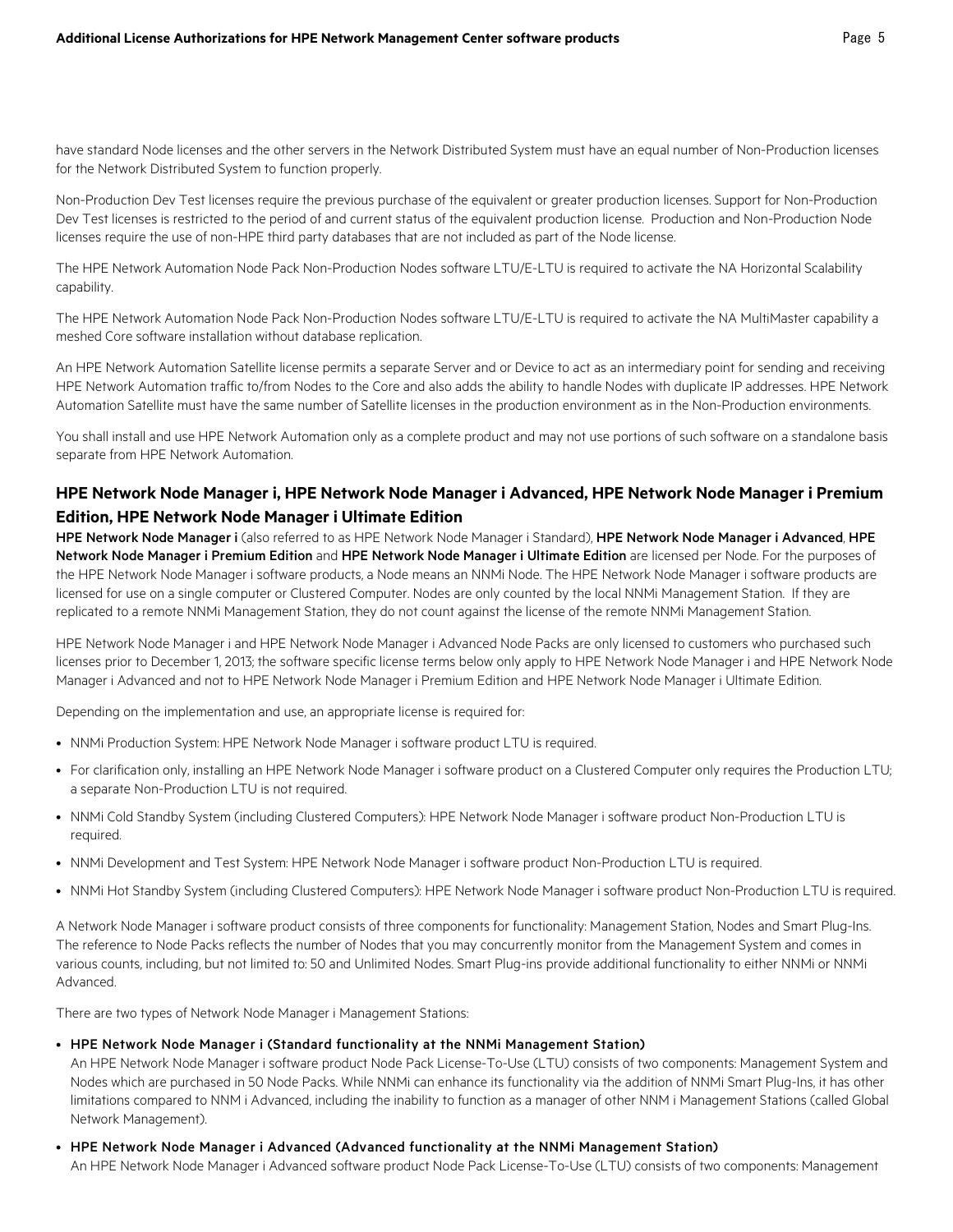System and Nodes which are purchased in 50 Node Packs. NNMi Advanced has the unique ability to function as a NNMi Global Manager (GNM) within a Global Network Management environment. Any Node that exists in an NNMi Global Manager as well as an associated NNMi Regional Manager will be counted by the LTU of both NNMi Management Stations. Additional NNMi 50-Node Pack Licenses, above what's required for Local Management Stations, may need to be purchased to implement a GNM environment.

#### **HPE Network Node Manager i Smart Plug-ins**

HPE Network Node Manager i Smart Plug-ins consist of additional functionality that comes with either HPE Network Node Manager i Premium Edition or HPE Network Node Manager i Ultimate Edition or is being sold separately for HPE Network Node Manager i and HPE Network Node Manager i Advanced. HPE Network Node Manager i Premium Edition does not include the following Smart Plug-ins: iSPI for IP Multicast, iSPI for IP Telephony, iSPI for MPLS, iSPI NET, and iSPI Performance for Traffic.

HPE Network Node Manager i Smart Plug-ins are only licensed separately to customers who purchased such licenses prior to December 1, 2013; the software specific license terms below only apply to licenses sold for use with HPE Network Node Manager i and HPE Network Node Manager i Advanced and not with HPE Network Node Manager i Premium Edition and HPE Network Node Manager i Ultimate Edition.

An HPE Network Node Manager i Smart Plug-ins software product NNM iSPI Node Pack License-To-Use (LTU) consists of two components: Management System and Nodes. For the purposes of the HPE Network Node Manager i Smart Plug-in software products, a Node means an NNMi Node. The reference to Node Packs reflects the number of Nodes that you may concurrently monitor from the Management System and comes in various counts, including, but not limited to: 50 and Unlimited Nodes.

An HPE Network Node Manager i Smart Plug-ins software product NNM iSPI Point Pack License-To-Use (LTU) consists of NNM iSPI Points. The reference to Point Packs reflects the number of NNM iSPI Points you may use to concurrently enable NNM iSPI Base Templates and monitor metrics from the Management System and comes in various counts, including, but not limited to: 100 and Unlimited NNM iSPI Points.

NNM iSPI Nodes and NNM iSPI Points may be used to enable monitoring of the following network technologies, as per below:

| 1.000 NNM ISPI Points<br>1 NNM iSPI Point |
|-------------------------------------------|
|                                           |
|                                           |
|                                           |
| 3 NNM iSPI Points                         |
| 7 NNM iSPI Points                         |
|                                           |
| 5,000 NNM iSPI Points                     |
| 4 NNM iSPI Points                         |
| 4 NNM iSPI Points                         |
| 5 NNM iSPI Points                         |
|                                           |
| 1,500 NNM iSPI Points                     |
| 5 NNM iSPI Points                         |
| 4 NNM iSPI Points                         |
|                                           |
| 1 NNM iSPI Node                           |
|                                           |
| 1 NNM iSPI Node                           |
|                                           |
| 1 NNM iSPI Point                          |
|                                           |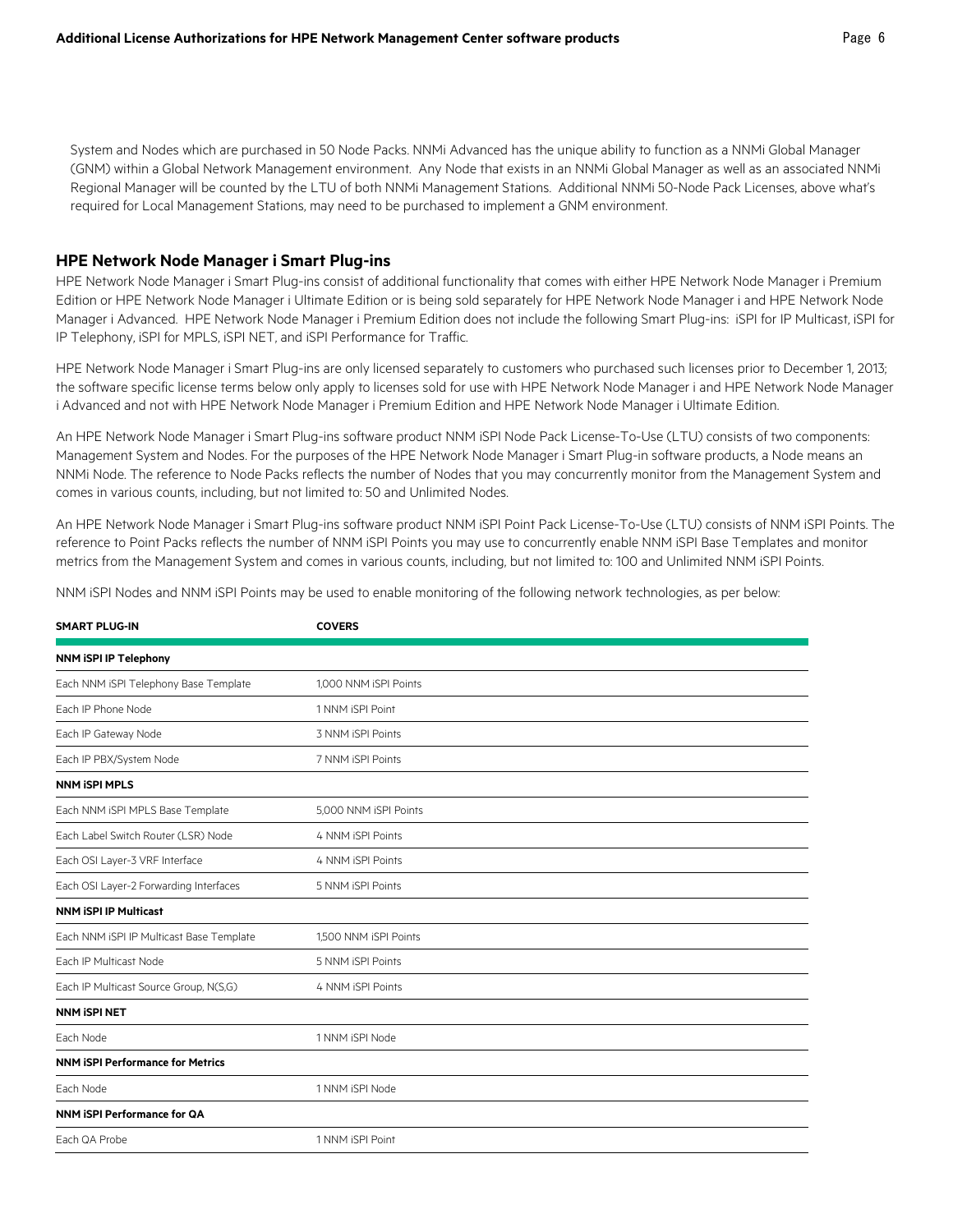| NNM ISPI Performance for Traffic |                   |  |
|----------------------------------|-------------------|--|
| Each sFlow Interface             | 1 NNM iSPI Point  |  |
| Each NetFlow Interface           | 5 NNM iSPI Points |  |
| <b>NNM ISPI for Performance</b>  |                   |  |
| Each Node                        | 1 NNM iSPI Node   |  |

# **HPE Network Management Center Suite offerings**

| <b>SUITE</b>                                                                                                                                                                              | <b>OFFERING INCLUDES</b>                                                                                                                                                                                                                                                                                                                                                                                                                                                                                              |
|-------------------------------------------------------------------------------------------------------------------------------------------------------------------------------------------|-----------------------------------------------------------------------------------------------------------------------------------------------------------------------------------------------------------------------------------------------------------------------------------------------------------------------------------------------------------------------------------------------------------------------------------------------------------------------------------------------------------------------|
| <b>HPE Network Node Manager i + HPE</b><br>Network Node Manager i Smart Plug-<br>In Performance for Metrics                                                                               | • 1 HPE Network Node Manager i 50 Node Pack<br>• 1 HPE Network Node Manager i Smart Plug-In Performance for Metrics 50 Node Pack                                                                                                                                                                                                                                                                                                                                                                                      |
| <b>HPE Network Node Manager i + HPE</b><br>Network Node Manager i Smart Plug-<br>In Performance for Metrics + HPE<br>Network Node Manager i Smart Plug-<br>In Network Engineering Toolset | • 1 HPE Network Node Manager i 50 Node Pack<br>• 1 HPE Network Node Manager i Smart Plug-In Performance for Metrics 50 Node Pack<br>• 1 HPE Network Node Manager i Smart Plug-In Network Engineering Toolset 50 Node Pack                                                                                                                                                                                                                                                                                             |
| <b>HPE Network Operations</b><br><b>Management Suite Express Edition</b><br>1 Unit                                                                                                        | • 1 NOM Node or 10 IP Phones or 10 non-SNMP enabled Virtual Machines and includes:<br>1 NNMi Node of HPE Network Node Manager i Premium Edition without IP SLA monitoring<br>$\circ$<br>1 NA Node of HPE Network Automation Premium Edition without configuration change deployments or operating<br>$\circ$<br>system upgrades                                                                                                                                                                                       |
| <b>HPE Network Operations</b><br><b>Management Suite Express Edition</b><br>10 Units                                                                                                      | • 10 NOM Nodes or 100 IP Phones or 100 non-SNMP enabled Virtual Machines and includes:<br>10 NNMi Node of HPE Network Node Manager i Premium Edition without IP SLA monitoring<br>$\circ$<br>10 NA Nodes of HPE Network Automation Premium Edition without configuration change deployments or operating<br>$\circ$<br>system upgrades                                                                                                                                                                                |
| <b>HPE Network Operations</b><br><b>Management Suite Premium Edition</b><br>1 Unit                                                                                                        | • 1 NOM Node or 10 IP Phones or 10 non-SNMP enabled Virtual Machines and includes:<br>1 NNMi Node of HPE Network Node Manager i Ultimate Edition without IP Telephony, IP Multicast or MPLS Monitoring<br>$\circ$<br>1 NA Node of HPE Network Automation Premium Edition<br>$\circ$<br>HPE Operations Bridge Reporter, licensed by OBR Node; each OBR Node represents 10 NOM Nodes and includes<br>$\circ$<br>reporting, collection and customization of Network Operations Management Suite reports only             |
| <b>HPE Network Operations</b><br><b>Management Suite Premium Edition</b><br>10 Units                                                                                                      | • 10 NOM Nodes or 100 IP Phones or 100 non-SNMP enabled Virtual Machines and includes:<br>10 NNMi Nodes of HPE Network Node Manager i Ultimate Edition without IP Telephony, IP Multicast or MPLS<br>$\circ$<br>Monitoring<br>10 NA Nodes of HPE Network Automation Premium Edition<br>$\Omega$<br>HPE Operations Bridge Reporter, licensed by OBR Node; each OBR Node represents 10 NOM Nodes and includes<br>$\circ$<br>reporting, collection and customization of Network Operations Management Suite reports only |
| <b>HPE Network Operations</b><br><b>Management Suite Ultimate Edition</b><br>1 Unit                                                                                                       | • 1 NOM Node or 10 IP Phones or 10 non-SNMP enabled Virtual Machines and includes:<br>1 NNMi Node of HPE Network Node Manager i Ultimate Edition<br>$\circ$<br>1 NA Node of HPE Network Automation Ultimate Edition<br>$\circ$<br>HPE Operations Bridge Reporter, licensed by OBR Node; each OBR Node represents 10 NOM Nodes and includes<br>$\circ$<br>reporting, collection and customization of Network Operations Management Suite reports only                                                                  |
| <b>HPE Network Operations</b><br><b>Management Suite Ultimate Edition</b><br>10 Units                                                                                                     | • 10 NOM Nodes or 100 IP Phones or 100 non-SNMP enabled Virtual Machines and includes:<br>10 NNMi Nodes of HPE Network Node Manager i Ultimate Edition<br>$\circ$<br>10 NA Nodes of HPE Network Automation Ultimate Edition<br>$\circ$<br>HPE Operations Bridge Reporter, licensed by OBR Node; each OBR Node represents 10 NOM Nodes and includes<br>$\circ$<br>reporting, collection and customization of Network Operations Management Suite reports only                                                          |